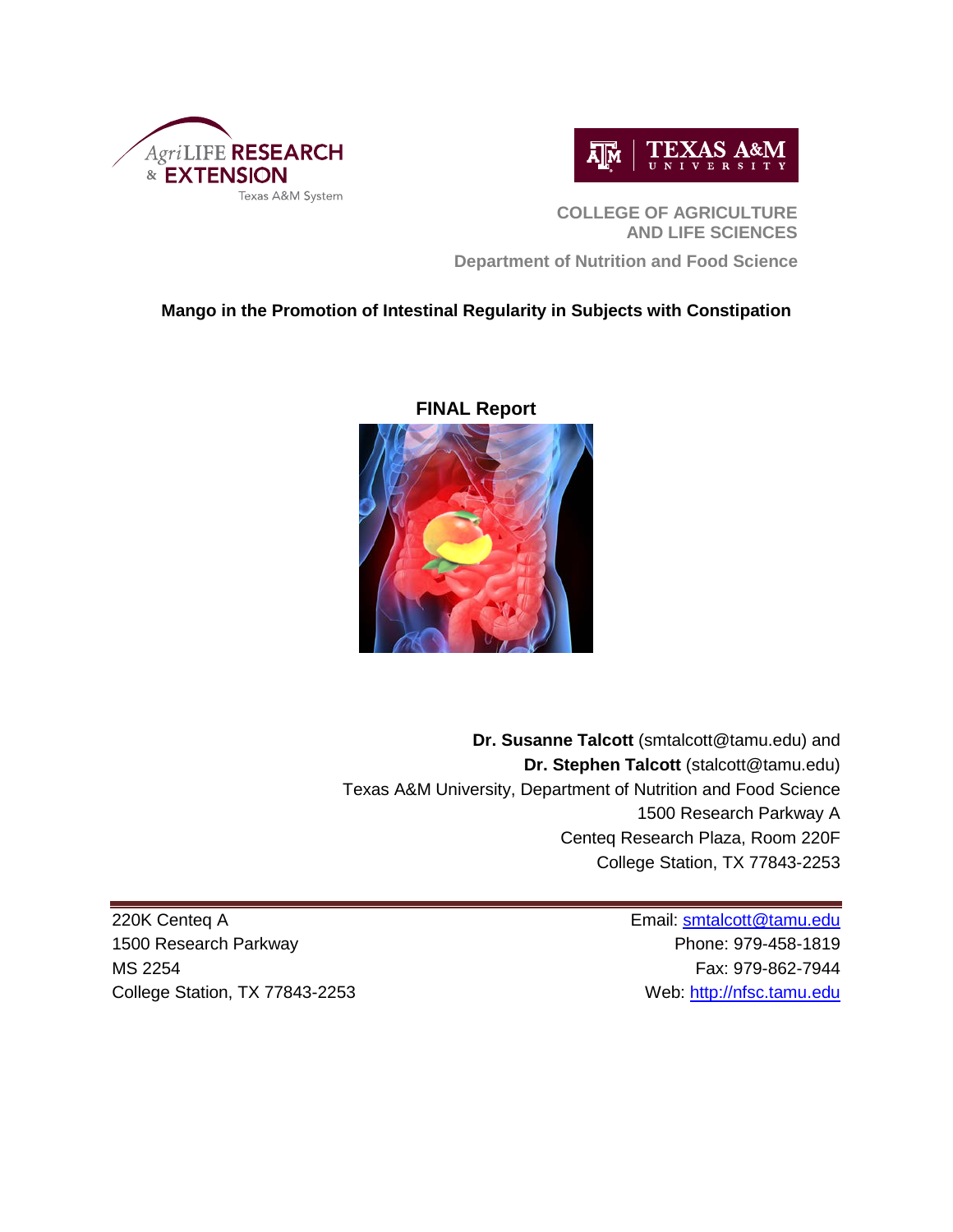## **Introduction and Background**

Our ultimate goal is to support the National Mango Board identifying and demonstrating chemical and biochemical properties of mangos that allows the organization to better market fresh mangos. This research presents vital groundwork towards obtaining legal and marketing claims relating to the composition and health benefits of mangos. We realize that this may be a time-consuming process, but recognize that these foundations are critical to build for a strong working case for these ultimate goals.

## **Introduction**

**Constipation in the US:** Constipation is the number one chronic gastrointestinal complaint in the United States, affecting approximately one in every fifty people, or about 2% of the population.[\[1\]](#page-11-0) While most cases are minor and short-lived, constipation can also present as a system of more serious conditions. Approximately 92,000 hospitalizations and 900 deaths are reported annually showing constipation as one of the related symptoms[\[2\]](#page-11-1). For as prevalent as constipation is, surprisingly little is known about the exact causes behind it[\[3\]](#page-11-2). Due to its commonality, varied severity, and minimal systematic research the treatments for constipation are nearly as varied as the patients themselves, even amongst the medical communities in developed countries [\[4\]](#page-11-3) .Chronic constipation is commonly associated with an insufficient intake of dietary fiber, and many home remedies focus around increased consumption of fruits, vegetables, and other high-fiber foods. However, there are also strong observable correlations between age, race/ethnicity, socioeconomic status, and even gender which are harder to explain by a simple disparity in dietary fiber consumption. Women are almost three times as likely as men to suffer from constipation, whites suffer less than any other race or ethnic group, and persons of lower socioeconomic status are more likely to suffer than their wealthier counterparts. The frequency of constipation shows a sharp increase after age 65 for all demographics[\[5\]](#page-11-4). Some studies have suggested a connection between chronic constipation and impaired neural regulation of colonic motility. A neurological link could establish a plausible explanation for the link between socioeconomic status, race, and gender by way of potential non-dietary environmental factors which could play a significant role in overall colonic health [\[6\]](#page-11-5).

## **Nutritional Treatment of Constipation**

## **Constituents in mango promoting regular bowel movements**

**Fiber:** Dietary fiber is defined by the IOM<sup>5</sup> as nondigestible carbohydrates and lignin that are intrinsic and intact in plants, including the "plant nonstarch polysaccharides (e.g., cellulose, pectin, gums, hemicelluloses, β-glucans, and fibers contained in oat and wheat bran), plant carbohydrates that are not recovered by alcohol precipitation (e.g., inulin, oligosaccharides, and fructans), lignin, and some resistant starch." Functional fibers, on the other hand, include fibers that are added to foods (or provided as supplements) and that have been shown to have health benefits. They include, but are not limited to, "isolated, nondigestible plant (e.g., resistant starch, pectin, and gums), animal (e.g., chitin and chitosan), or commercially produced (e.g., resistant starch, polydextrose, inulin, and indigestible dextrins) carbohydrates" [\(2\)](http://advances.nutrition.org/content/3/1/47.long#ref-2). The variety of fibers used in the food supply, especially the consistently increasing number of foods with added fibers, renders the examination of total fiber consumption in the U.S. population difficult.

In addition to fiber, mango contains sorbitol, a laxative sugar alcohol that has been found to be laxative when consumed in higher quantities [\[7\]](#page-12-0). Potentially, when consumed together with fiber, lower concentrations of sorbitol may contribute to the laxative effects [\[8\]](#page-12-1).

The effects of polyphenolics on gastro-intestinal motility is not well investigated however, polyphenolics have been shown to reduced intestinal inflammation in our preliminary studies in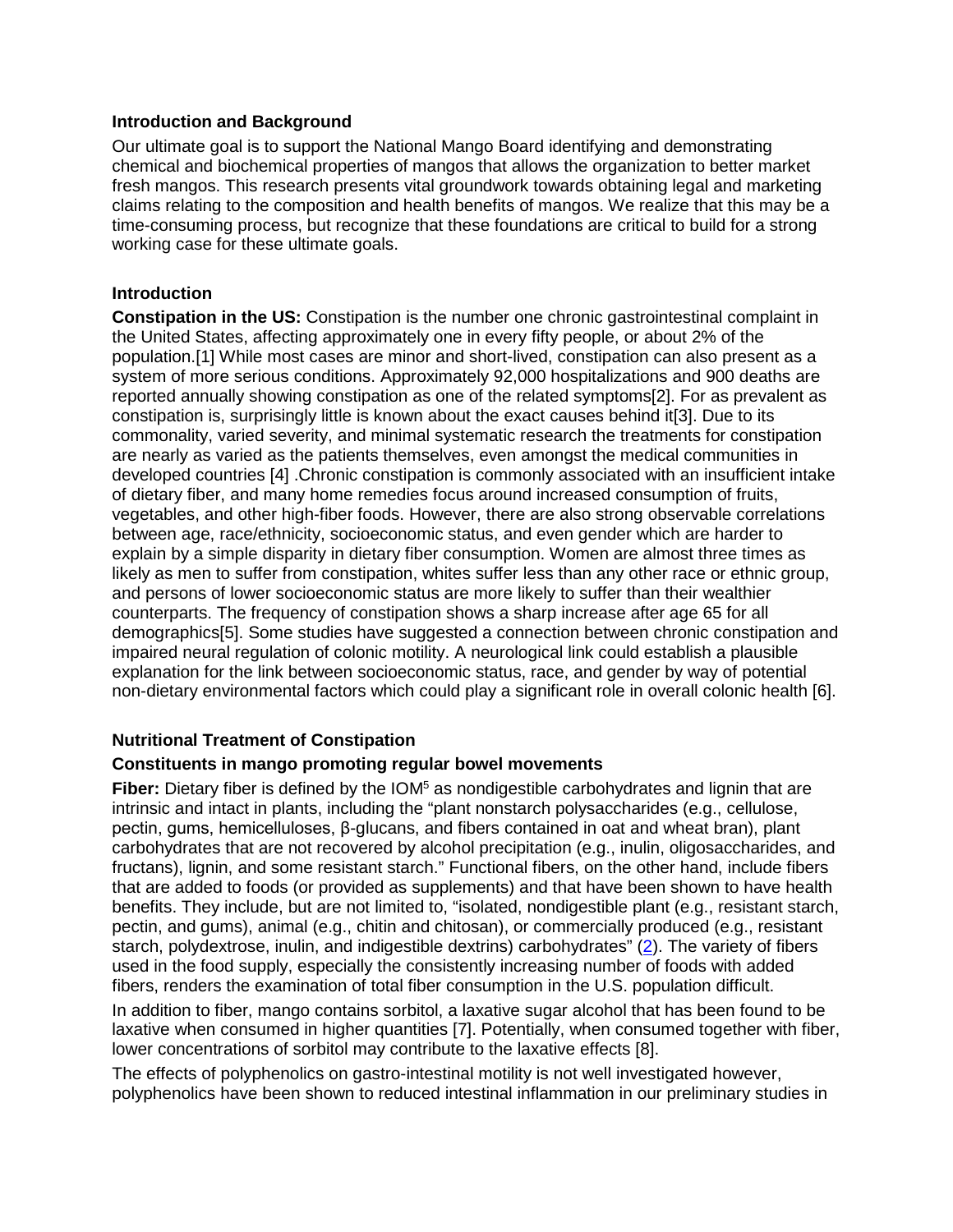chemical-induced inflammation in rats and also in previous published studies [\[9-12\]](#page-12-2). Reductions of intestinal inflammation and irritation contribute to the overall well-being and reduce abdominal pain.

In general, nutritional treatment of diarrhea would be preferable to conventional drug treatments that include steroid treatment that have severe side-effects, pain medication.

In contrast to chemical laxatives (e.g. polyethylenglycol) and fiber treatments that are available, mango combines the benefits of fiber, polyphenolics (with multiple benefits), sorbitol and a wonderful taste. Overall, the high incidence of constipation in the US, specifically in an elderly population and the composition of mango strongly suggest that the consumption of mango would be highly beneficial in individuals with constipation.

**Overall Study Objective:** While mango shares many of its health benefits with other fruits and vegetables, mangoes contain several unique polyphenolics and combinations of these. Mangos are high fiber, have considerable amounts of polyphenolics and also contain sorbitol that may contribute to increased bowel movements in constipated individuals.

**Significance:** Overall, the proposed objective would generate new, highly potent data for the mango board which would promote the consumption of fresh mango, specifically considering the potential for increasing marked saturation. As for previous studies, the preparation of press releases into different media outlets is planned as well as scientific publications.

## **Hypotheses:**

We hypothesize that the consumption of fresh mango decreases the frequency and severity of constipation in affected elderly individuals over a period of 2-4 weeks. Based on the content of polyphenolics and sorbitol in addition to the fiber, we further hypothesize that the consumption of mango have superior effects compared to a solution of fiber that is comparable to the composition of fiber in mango.

#### **Study Approach:**

Based on the presented literature, we performed a short-term study investigating the efficacy of the consumption of fresh mango on intestinal regularity and gastro-intestinal well-being. The study was carried out after approval by the Institutional Review Boards (IRB) at Texas A&M University and was registered at [www.Clinicaltrials.gov](http://www.clinicaltrials.gov/) upon initiation.

#### **Study Treatments**

*Mangos:* Commercially available mangos of the variety Keitt was obtained from a fruitwholesaler. These mangos have been imported from Mexico as commercial produce and gone through USDA inspection. Upon arrival, mangos were stored in a fruit-storage at the Horticulture Department, Texas A&M University until ripening. Upon ripening, mangos were processed according to GMP guidelines by the Food Science and Nutrition Department, Texas A&M University. In brief, intact mangos underwent a wash in bleach-solution, were deseeded, peeled, cut and frozen under vacuum in food storage bags (250-400g) within 6h of deseeding. Bags are stored at -30ºC. Temperature is monitored daily.

*Control Fiber:* Control subjects receive a control fiber that has a comparable fiber composition to mango that they dissolved in a drink.

*Subject Population and Recruitment***:** Subjects with frequent constipation were recruited through advertisements and clinical contacts through the study physician. Informed written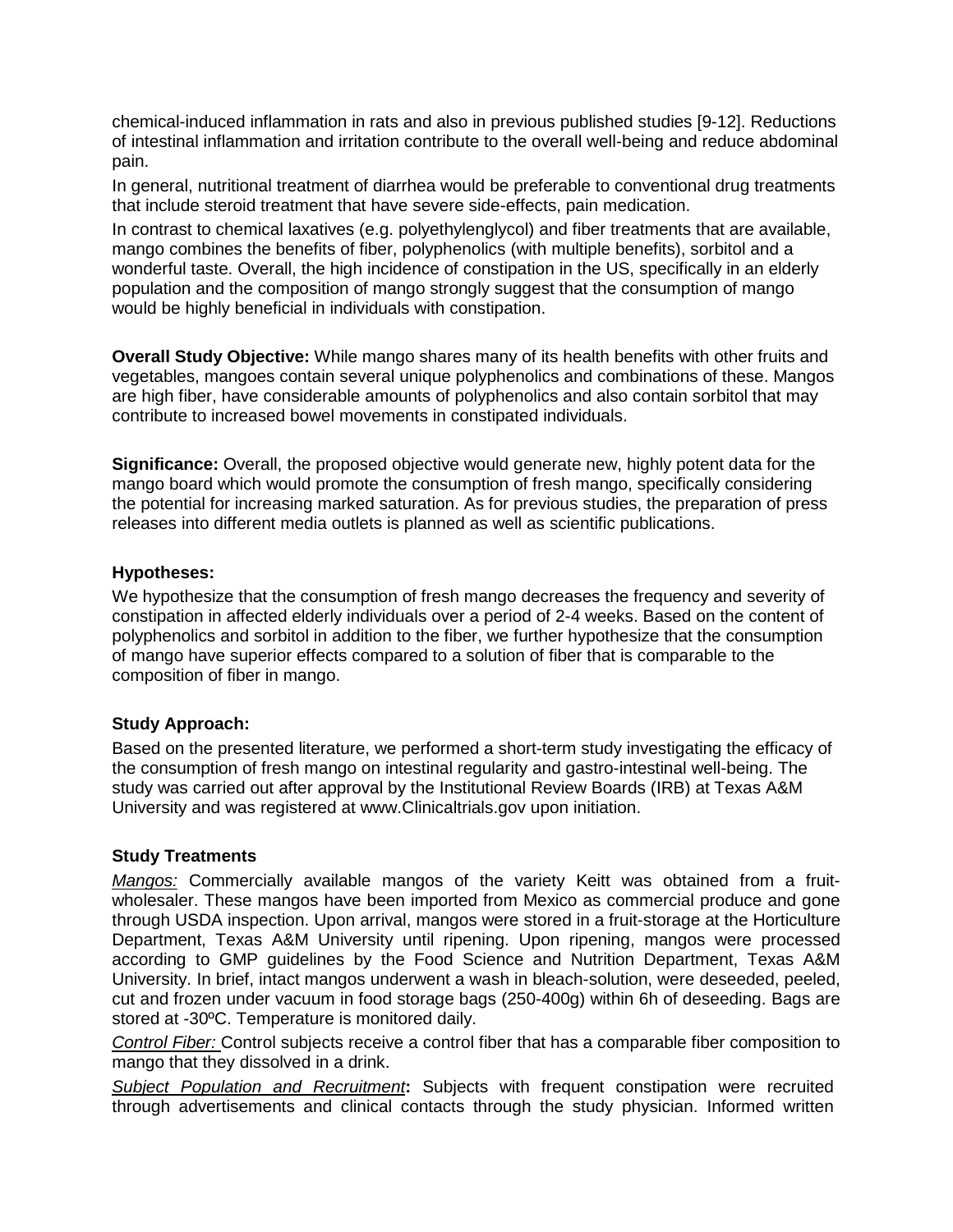consent was obtained by the research personnel before the study begins. Approximately 36 individuals per group are expected to undergo the safety screening in order to obtain 24 subjects per group completing this study (considering screening failure and potential dropouts). We expect a maximum of 50 subjects for the initial screening.

*Inclusion criteria:* Male or female subjects, age 18-79 years (see Protection of Human Subjects) with frequent constipation

*Exclusion criteria:* history of acute cardiac event, stroke, or cancer, within the last 6 months, recurrent hospitalizations, drug treatment of any of the listed conditions within the last 6 months, abuse of alcohol or substance within the last 6 months, currently smoking more than 1 pack/week, seizures, liver or renal dysfunction, pregnancy or lactation, allergy against mangos hepatitis B, C, or HIV, regular exercise (>60 minutes, ≥ 5 times/wk), due to association of antioxidant and anti-inflammatory effects and moderate exercise.

Moreover, subjects that are receiving drug treatment against constipation, including steroids were excluded from this study.

#### *Study Schedule:*

Subjects attended a familiarization session where their eligibility for this study was assessed. Subjects were randomized into the mango or control fiber group.

Subjects consumed 300g of mango daily for four weeks or the equivalent fiber amount.

Subjects filled in a Bowel specific Index Questionnaire and an overall digestive wellness questionnaire at study begin and after that weekly. A blood sample was collected at study begin and every week for four weeks.

**Research Team:** The proposed studies was performed by Dr. Susanne Talcott, molecular nutrition and pharmacometrics, Dr. Mick Deutz, MD, metabolic clinician, Dr. Steve Talcott, phytochemist, Dr. Hongwei Zhao, bio-statistician, TAMU. Dr. Andrew Dupont, MD, gastroenterologist, Consultant.

#### *Assessed Biomarkers:*

#### **Primary outcome:**

Frequency/Severity of intestinal irritation/constipation before and after the study (Bowel Index)

#### **Secondary outcome:**

Inflammation markers, hematocrit, Vit-D status, erythrocyte sedimentation, blood cell counts, hs-CRP in plasma, 72h dietary questionnaire, wellness questionnaire, cholesterol panel (the more feces is excreted the less cholesterol the body can recycle, therefore cholesterol is investigated as well).

**Analysis of intestinal microbiota:** Fecal samples were obtained from subjects and stored at

-80ºC until analysis. Total DNA was extracted and purified using a bead-beating phenolchloroform method as previously described (Suchodolski et al., 2010). Quantitative real-time PCR (qPCR) was performed to initially investigate changes in specific bacterial groups. (Garcia-Mazcorro et al., 2012b).

**Evaluation of constipation symptoms.** Constipation symptoms were evaluated weekly throughout the study duration. The evacuation categorization was based on stool consistency and shape according to the scale of Bristol [\[13\]](#page-12-3). There were seven categories: (1): nut-like; (2): lumpy sausage; (3): sausage with cracks; (4): smooth snake; (5): soft blobs; (6): fluffy pieces; (7): watery. Evacuation categorization was determined by the difference from category 4 (ideal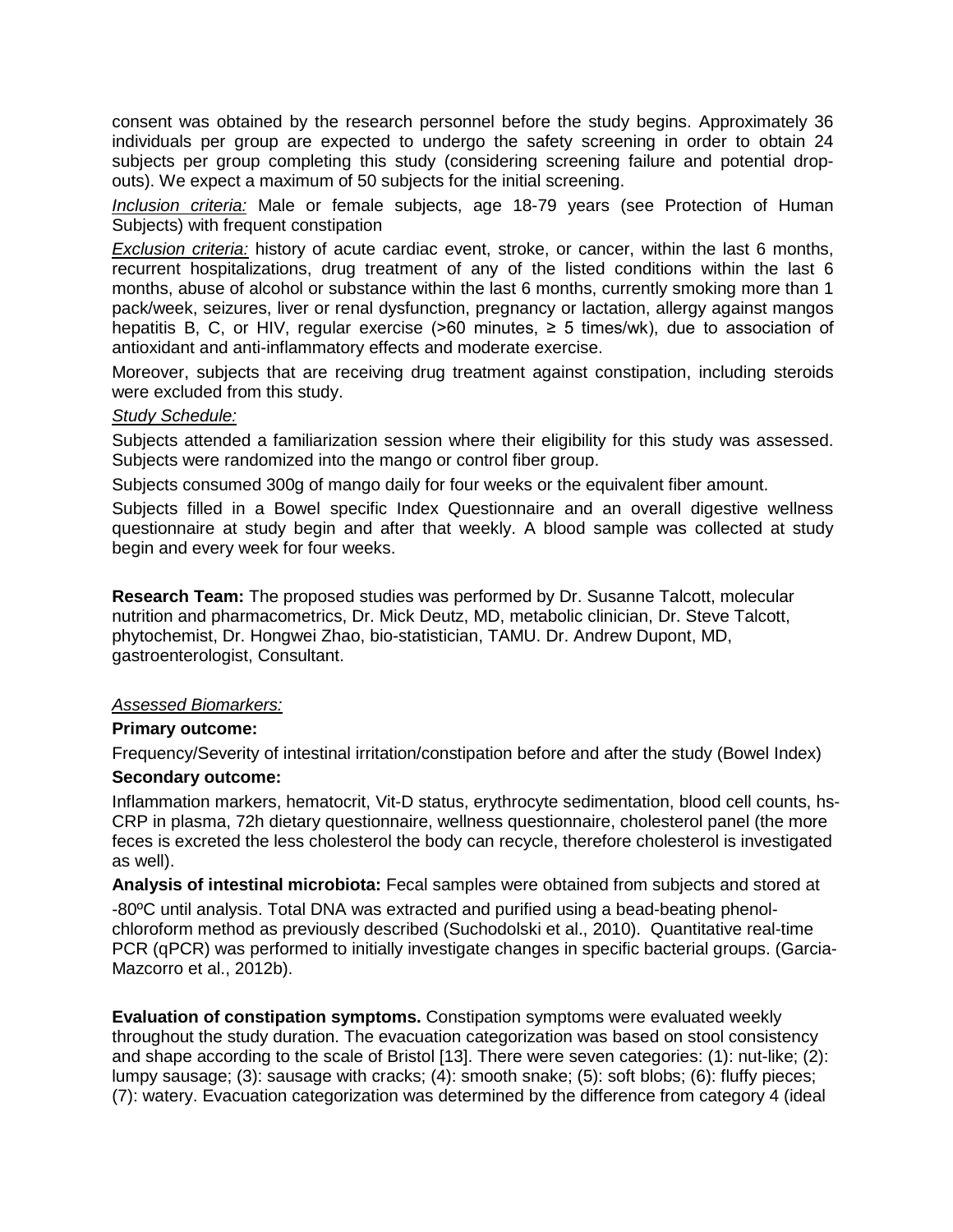stool form and consistency). Constipation intensity was assessed following the constipation scoring system proposed by Agachan [\[14\]](#page-12-4). The AGACHAN score was performed weekly throughout the study duration and assessed frequency of bowel movements, difficulty/straining to evacuate, pain on evacuation, sensation of incomplete evacuation, abdominal pain, time taken to start the evacuation, type of assistance (digital assistance or enema) for evacuation, attempts per day and duration of constipation [\[14,](#page-12-4) [15\]](#page-12-5).

*Plasma preparation and analysis.* For each sample collection session (before and after the 4-week treatment period), a 10-mL blood sample was collected using Vacutainer® system and K2EDTA tubes (Becton Dickinson, Franklin Lakes, NJ, USA). For the plasma preparation, tubes were centrifuged at 1,500  $\times$  g for 10 minutes at 4 °C. Plasma samples were then stored at -80 ºC until analysis. Inflammatory biomarkers, hormones and adipokines were assessed in plasma samples from the treated subjects according to the methodologies described below.

*Inflammatory biomarkers* The concentration of the inflammatory biomarkers interleukin 1 beta (IL-1β), interleukin 6 (IL-6), interleukin 10 (IL-10) and tumor necrosis factor alpha (TNF- $\alpha$ ) were assessed by xMAP Multiplex Assay (Luminex 200, Luminex Corporation, Austin, TX, USA) using magnetic beads acquired from EMD Millipore (Billerica, MA, USA) and following the manufacturer's protocol. All determinations were performed in duplicate and the results were expressed as pg/mL.

*Gastrin, adipokines and metabolic hormones.* Gastrin concentration was performed by ELISA kit acquired from Abcam (Cambridge, UK). All samples were analyzed in duplicate and the results were expressed as pg/mL. A adipokine panel (Adiponectin, resistin and plasminogen activator inhibitor-1) and a metabolic hormone panel consisting of C-peptide, gastrin inhibitory polypeptide (GIP), glucagon-like peptide 1(GLP-1), glucagon, insulin, leptin, monocyte chemotactic protein-1(MCP-1) and peptide YY(PYY). were assessed by xMAP Multiplex Assay (Luminex 200, Luminex Corporation, Austin, TX, USA) using magnetic beads acquired from EMD Millipore (Billerica, MA, USA) and following the manufacturer's protocol. All determinations were performed in duplicate.

**Stool short chain fatty acids (SCFA) analysis.** SCFA analysis was performed by gas chromatography (HP 5890, Hewlett-Packard, Palo Alto, CA, USA) coupled to a quadrupole mass spectrometer (HP-5989A). Grinded feces (0.5g) were vortexed in 2N HCl for 30 minutes followed by centrifugation at 3,000 rpm for 20 min. The upper phase was transferred to C18 cartridge after adding 200 mM internal standard (d7-butyric acid) and then eluted with diethyl ether. Diethyl ether was added again to the sample and the tube vortexed for 15 minutes. The top layer (supernatant) was again removed, MTBSTFA (N-tert-butyldimethylsilyl-N ethytrifluoracetamide) was added to the tubes, and samples were transferred to vials for the GC/MS injection. Dry matter weights of fecal samples were used to normalize the concentration of SCFA. SCFA results are expressed as  $\mu$ mol/mL [\[16\]](#page-12-6).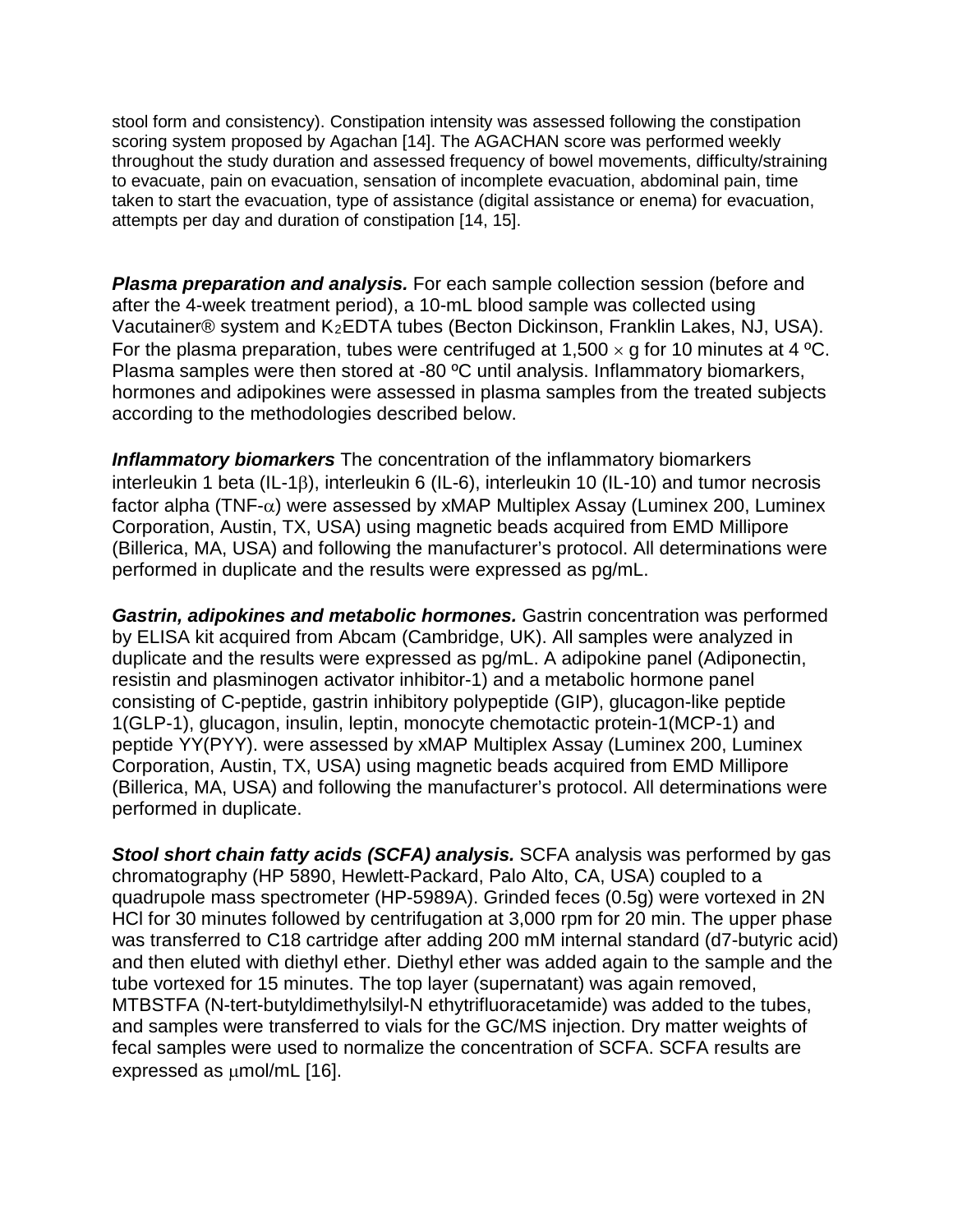*Endotoxins - EndoLISA test.* Endotoxin levels in the stool samples were measured by EndoLISA (Hyglos, Germany), according to the manufacturer's instructions. Grinded feces (0.2g) were vortexed and diluted in binding buffer. The samples were incubated at 37 °C for 90 minutes with shaking. The plate was washed with washing buffer and assay reagent was added. The signal was detected in a FLUOstar Omega fluorescence reader using excitation/emission wavelengths of 380/440 nm (BMG Labtech, Durhan, NC).

*Statistical analyses.* All data were analyzed by using SAS versing 9.3 (SAS Institute Inc., Cary, NC). Baseline demographics from the two treatment groups and nutritional intake were compared with Student's t-test. The main variables of interest, biochemical and pro-inflammatory markers were compared between the two treatment groups and the two different times using a mixed effects model. In order to investigate the influence of baseline characteristics on biochemical and pro-inflammatory markers, a type 3 tests of fixed effects model was also fit on the changes of these markers with group, time, time\*group, gender, and one of the six food record measurements (calories, fat, carbohydrates, cholesterol, dietary fiber and protein). All response variables were logtransformed. A 5% significance level was used for all interpretations.

# **RESULTS**

A total of 36 subjects have entered and successfully completed the entire study. 12 subjects withdrew for different reasons, e.g. scheduling, before beginning the study after signing the informed consent form. Subjects were randomly assigned to the fiber or mango group. Overall, the compliance in the mango group was higher compared to the control group. **Table 1** shows the distribution of subjects in control and mango groups regarding gender, age, height, weight and body mass index (BMI). No differences were found between control and mango groups.

| Group       | Control                | Mango                  |
|-------------|------------------------|------------------------|
| N           | 17 (11 female, 6 male) | 19 (14 female, 5 male) |
| Age (years) | $28.9 \pm 8.9$         | $23.5 \pm 4.4$         |
| Weight (kg) | $70.6 \pm 21.3$        | $65.6 \pm 9.0$         |
| Height (m)  | $1.7 \pm 0.1$          | $1.6 \pm 0.1$          |
| <b>BMI</b>  | $24.2 \pm 7.1$         | $24.5 \pm 3.4$         |

**Table 1** – Distribution of subjects: gender, age, height, weight and body mass index.

**Table 2** shows the constipation parameters analyzed throughout the four weeks of nutritional intervention. Both mango and fiber improved the constipation markers analyzed. However, mango treatment exhibited better improvement (by increasing evacuation categorization and decreasing AGACHAN score. Please see also **Figure 1**.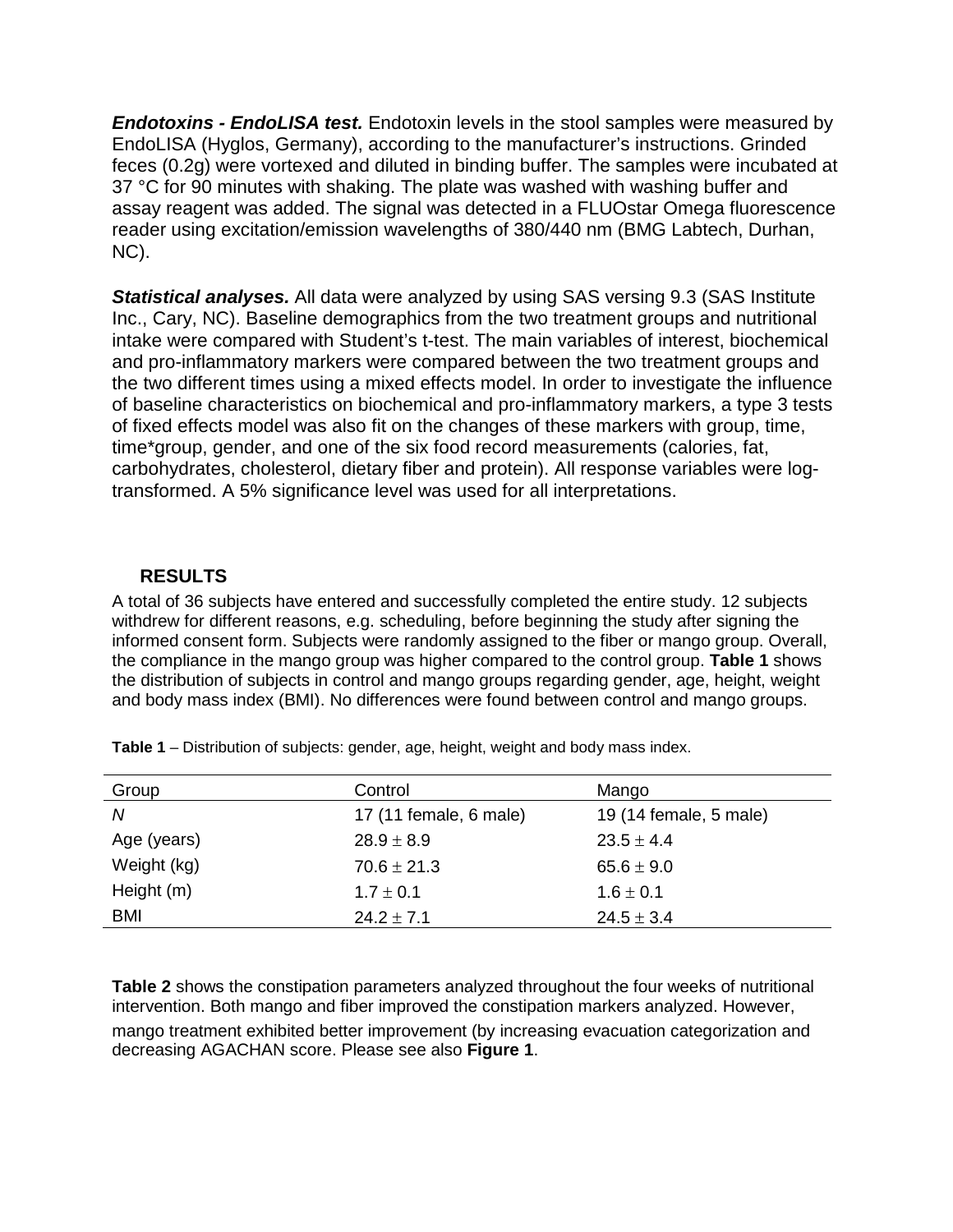**Table 2 –** Evacuation categorization and AGACHAN score of subjects from control and mango groups.

| Variable       | Group | Control         |        |        | Mango           |        |        | P value |
|----------------|-------|-----------------|--------|--------|-----------------|--------|--------|---------|
|                |       | <b>Baseline</b> | 4 week |        | <b>Baseline</b> | 4 week | Δ      |         |
| Evacuation     | Mean  | $-1.8$          | $-1.5$ | 0.3    | $-1.5$          | $-0.2$ | 1.3    |         |
| categorization | SD    | 1.3             | 1.4    |        | 1.3             | 1.4    |        |         |
| <b>AGACHAN</b> | Mean  | 11.0            | 6.4    | $-4.6$ | 12.1            | 4.9    | $-7.2$ |         |
| score          | SD    | 3.2             | 5.2    |        | 3.6             | 4.6    |        |         |

The food intake (calories, fat, cholesterol, carbohydrates, dietary fiber and protein) data is shown in **Table 3.** There were no differences on the food intake profile of subjects in the control or in the mango group.

| <b>Table 3</b> – Daily intake obtained from 72-hour food questionnaires |  |
|-------------------------------------------------------------------------|--|
|-------------------------------------------------------------------------|--|

| Variable      | Group     | Control         |        | Mango  |                 |        | P value |        |
|---------------|-----------|-----------------|--------|--------|-----------------|--------|---------|--------|
|               |           | <b>Baseline</b> | 4 week | Δ      | <b>Baseline</b> | 4 week | Δ       |        |
| Calories      | Mean      | 2566            | 2273   | $-292$ | 2319            | 1939   | $-379$  | 0.8094 |
| (kcal)        | <b>SD</b> | 1028            | 761    |        | 640             | 345    |         |        |
| Fat           | Mean      | 106             | 96     | $-10$  | 97              | 86     | $-11$   | 0.8094 |
| (g)           | <b>SD</b> | 51              | 37     |        | 47              | 18     |         |        |
| Cholesterol   | Mean      | 297             | 312    | 15     | 371             | 316    | $-55$   | 0.4262 |
| (mg)          | <b>SD</b> | 169             | 154    |        | 204             | 196    |         |        |
| Carbohydrates | Mean      | 319             | 279    | $-40$  | 266             | 222    | -44     | 0.9177 |
| (g)           | <b>SD</b> | 134             | 109    |        | 94              | 55     |         |        |
| Dietary fiber | Mean      | 29              | 28     | $-1$   | 23              | 18     | $-4$    | 0.3190 |
| (g)           | <b>SD</b> | 13              | 10     |        | 10              | 8      |         |        |
| Protein       | Mean      | 93              | 81     | $-12$  | 106             | 81     | $-25$   | 0.8506 |
| (g)           | <b>SD</b> | 36              | 34     |        | 43              | 23     |         |        |

**Table 4** shows the inflammatory biomarkers, gastrin, adipokines and metabolic hormones levels at baseline and after 4 weeks of nutritional intervention. Statistical analysis found that subjects who received mango for 4 weeks exhibited higher change in gastrin levels than the subjects in the control group (after adjustment for gender and the food record variables). Changes in PYY levels were also higher in mango group subjects when compared to the control group (after adjustments for gender, fat, carbohydrates, fiber and protein).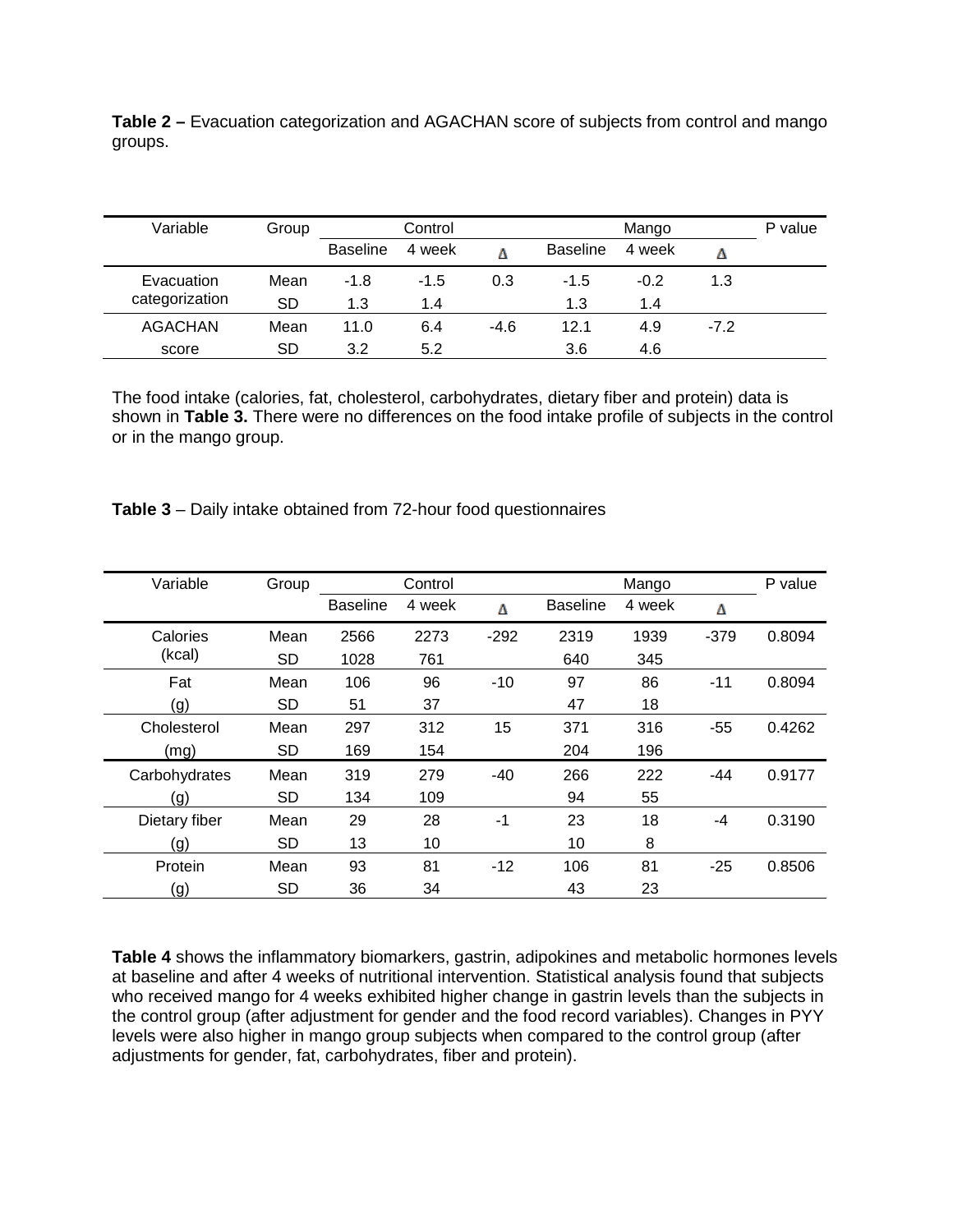| Variable                                   | Group     |                     | Control | Mango   |                                                                  |        | P value |        |
|--------------------------------------------|-----------|---------------------|---------|---------|------------------------------------------------------------------|--------|---------|--------|
|                                            |           | <b>Baselin</b><br>e | 4 week  | Δ       | <b>Baselin</b><br>$\mathbf{e}% _{t}\left( \mathbf{1}_{t}\right)$ | 4 week | Δ       |        |
| <b>Inflammatory biomarkers</b>             |           |                     |         |         |                                                                  |        |         |        |
| IL-1 $\beta$                               | Mean      | 10.14               | 9.51    | $-0.63$ | 9.23                                                             | 8.70   | $-0.53$ | 0.6294 |
| (pg/mL)                                    | <b>SD</b> | 5.66                | 4.00    |         | 4.86                                                             | 2.53   |         |        |
| $IL-6$                                     | Mean      | 14.24               | 15.12   | 0.88    | 15.17                                                            | 11.67  | $-3.50$ | 0.0120 |
| (pg/mL)                                    | SD        | 8.76                | 6.60    |         | 7.25                                                             | 4.64   |         |        |
| $IL-10$                                    | Mean      | 48.69               | 47.25   | $-1.44$ | 46.06                                                            | 38.95  | $-7.11$ | 0.0307 |
| (pg/mL)                                    | <b>SD</b> | 46.55               | 32.28   |         | 23.76                                                            | 16.08  |         |        |
| TNF- $\alpha$                              | Mean      | 5.13                | 4.71    | $-0.42$ | 6.38                                                             | 4.81   | $-1.56$ | 0.4561 |
| (pg/mL)                                    | <b>SD</b> | 5.21                | 1.92    |         | 7.75                                                             | 2.87   |         |        |
| Gastrin, adipokines and metabolic hormones |           |                     |         |         |                                                                  |        |         |        |
| Gastrin                                    | Mean      | 1.40                | 1.51    | 0.11    | 1.70                                                             | 1.92   | 0.22    | 0.0288 |
| (pg/mL)                                    | <b>SD</b> | 0.16                | 0.18    |         | 0.24                                                             | 0.24   |         |        |
| Adiponectin                                | Mean      | 22.15               | 25.54   | 3.39    | 22.03                                                            | 20.78  | $-1.25$ | 0.2432 |
| $(\mu g/mL)$                               | <b>SD</b> | 13.21               | 13.72   |         | 12.63                                                            | 12.05  |         |        |
| Resistin                                   | Mean      | 52.34               | 51.67   | $-0.67$ | 54.97                                                            | 45.33  | $-9.64$ | 0.2569 |
| (ng/mL)                                    | <b>SD</b> | 34.87               | 23.57   |         | 28.46                                                            | 21.28  |         |        |
| PAI-1                                      | Mean      | 45.35               | 50.14   | 4.79    | 56.97                                                            | 48.93  | $-8.03$ | 0.1247 |
| (ng/mL)                                    | <b>SD</b> | 21.55               | 27.03   |         | 34.06                                                            | 28.34  |         |        |
| C-Peptide                                  | Mean      | 1461.3              | 1513.3  | 52.05   | 1317.7                                                           | 1384.2 | 66.51   | 0.5669 |
| (pg/mL)                                    | <b>SD</b> | 586.38              | 6       |         | 4                                                                | 5      |         |        |
|                                            |           |                     | 539.58  |         | 908.34                                                           | 878.02 |         |        |
| <b>GIP</b>                                 | Mean      | 95.31               | 102.29  | 6.98    | 72.21                                                            | 86.17  | 13.96   | 0.7314 |
| (pg/mL)                                    | <b>SD</b> | 66.44               | 56.13   |         | 51.43                                                            | 49.24  |         |        |
| GLP-1                                      | Mean      | 211.51              | 240.31  | 28.81   | 214.54                                                           | 243.70 | 29.16   | 0.9025 |
| (pg/mL)                                    | SD        | 108.37              | 137.78  |         | 91.72                                                            | 135.87 |         |        |
| Glucagon                                   | Mean      | 17.16               | 17.51   | 0.35    | 17.71                                                            | 18.29  | 0.58    | 0.7561 |
| (pg/mL)                                    | SD        | 3.72                | 3.40    |         | 3.98                                                             | 4.24   |         |        |
| Insulin                                    | Mean      | 217.32              | 236.54  | 19.22   | 195.52                                                           | 241.80 | 46.28   | 0.5448 |
| (pg/mL)                                    | SD        | 130.15              | 130.02  |         | 112.10                                                           | 163.39 |         |        |
| Leptin                                     | Mean      | 3.84                | 4.42    | 0.58    | 5.30                                                             | 5.05   | $-0.25$ | 0.3498 |
| (ng/mL)                                    | SD        | 2.21                | 2.61    |         | 3.64                                                             | 2.43   |         |        |
| MCP-1                                      | Mean      | 60.07               | 64.54   | 4.48    | 60.56                                                            | 59.91  | $-0.25$ | 0.4814 |
| (pg/mL)                                    | SD        | 16.21               | 18.42   |         | 19.97                                                            | 28.59  |         |        |
| <b>PYY</b>                                 | Mean      | 60.51               | 58.79   | $-1.72$ | 67.57                                                            | 73.99  | 6.42    | 0.2432 |
| (pg/mL)                                    | SD        | 19.83               | 16.06   |         | 33.95                                                            | 21.04  |         |        |

**Table 4:** Changes in the level of inflammatory biomarkers, gastrin, adipokines and metabolic hormones at baseline and 4 weeks of the program participation for the control and mango groups.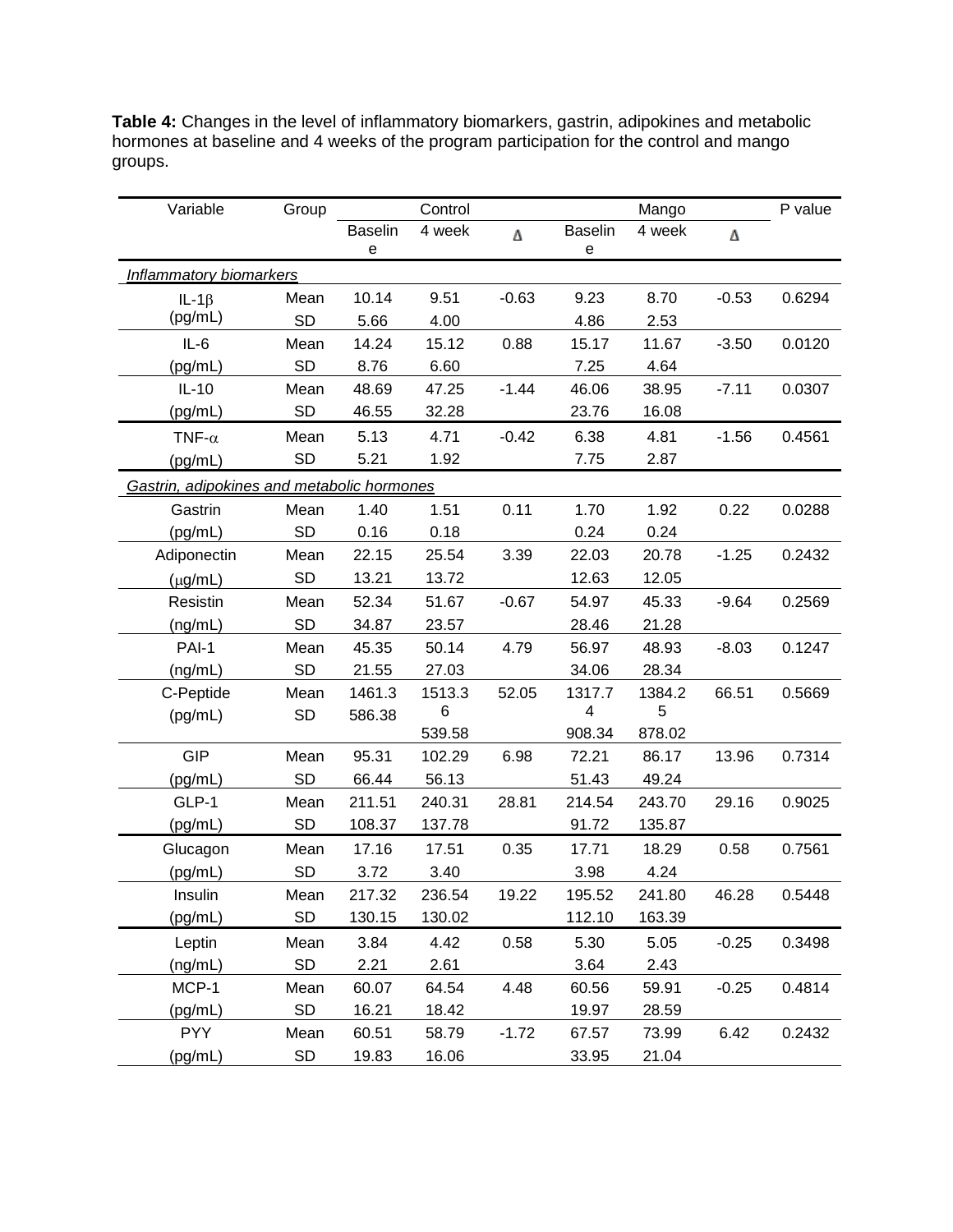**Table 5** shows the levels of SCFA (acetic acid, propionic acid, butyric acid, isovaleric acid and valeric acid) in stool samples from this 4-week nutritional intervention, as well as endotoxin concentrations. No differences were found on these parameters thoughout the time or treatment

| Variable                       | Group     |                | Control |          |                | Mango  |         | P value |
|--------------------------------|-----------|----------------|---------|----------|----------------|--------|---------|---------|
|                                |           | <b>Baselin</b> | 4 week  | Δ        | <b>Baselin</b> | 4 week | Δ       |         |
|                                |           | е              |         |          | е              |        |         |         |
| <b>Short chain fatty acids</b> |           |                |         |          |                |        |         |         |
| Acetic acid                    | Mean      | 50.78          | 24.81   | $-25.97$ | 46.03          | 52.08  | 6.05    | 0.1453  |
| $(\mu mol/mL)$                 | SD        | 62.61          | 14.19   |          | 24.38          | 30.49  |         |         |
| Propionic acid                 | Mean      | 25.65          | 22.15   | $-3.50$  | 16.07          | 20.31  | 4.24    | 0.1350  |
| $(\mu mol/mL)$                 | <b>SD</b> | 17.95          | 11.25   |          | 6.42           | 12.52  |         |         |
| <b>Butyric acid</b>            | Mean      | 31.25          | 23.45   | -7.80    | 24.77          | 26.40  | 1.64    | 0.2204  |
| $(\mu mol/mL)$                 | SD        | 21.65          | 13.33   |          | 31.01          | 20.79  |         |         |
| Isobutyric acid                | Mean      | 3.79           | 2.72    | $-1.06$  | 3.07           | 3.23   | 0.16    | 0.2063  |
| $(\mu mol/mL)$                 | SD        | 3.53           | 1.72    |          | 1.97           | 1.52   |         |         |
| Isovaleric acid                | Mean      | 2.77           | 2.67    | $-0.11$  | 2.61           | 2.93   | 0.32    | 0.1929  |
| (µmol/mL)                      | SD        | 1.97           | 1.84    |          | 2.02           | 1.53   |         |         |
| Valeric acid                   | Mean      | 6.41           | 4.47    | $-1.94$  | 3.19           | 4.61   | 1.42    | 0.0336  |
| (µmol/mL)                      | SD        | 4.51           | 3.28    |          | 2.16           | 4.24   |         |         |
| Endotoxins                     |           |                |         |          |                |        |         |         |
| EndoLISA                       | Mean      | 1.10           | 1.29    | 0.18     | 0.90           | 0.47   | $-0.43$ | 0.0247  |
| (log EU/mg)                    | <b>SD</b> | 0.97           | 0.87    |          | 1.18           | 1.26   |         |         |

**Table 5** – Levels of short chain fatty acids and endotoxins at baseline and 4 weeks of the treatment for the control and mango groups.

After controlling for gender, time, group, time\*group, and food record measurements (calories, fat, carbohydrates, cholesterol, dietary fiber and protein), statistically significant effect was found for carbohydrates consumption on IL-10 (-0.1981, p=0.045). In addition, there were statistically significant of calories, fat, and carbohydrate effects on the reduction in IL-6 with parameters values of -0.2959, -0.3105, -0.3080 respectively and p-values respective of 0.0416, 0.0424, and 0.0352. Calories, fat, cholesterol, carbohydrate, fiber, and protein intake were significant on Gastrin (0.08129 (p=0.0208), 0.07886 (p=0.0270), 0.07919 (p=0.0287), 0.08030 (p=0.0155), 0.08711 (p=0.0142), 0.08112 (p=0.0262) respectively) (**Table 6 and Figure 2**)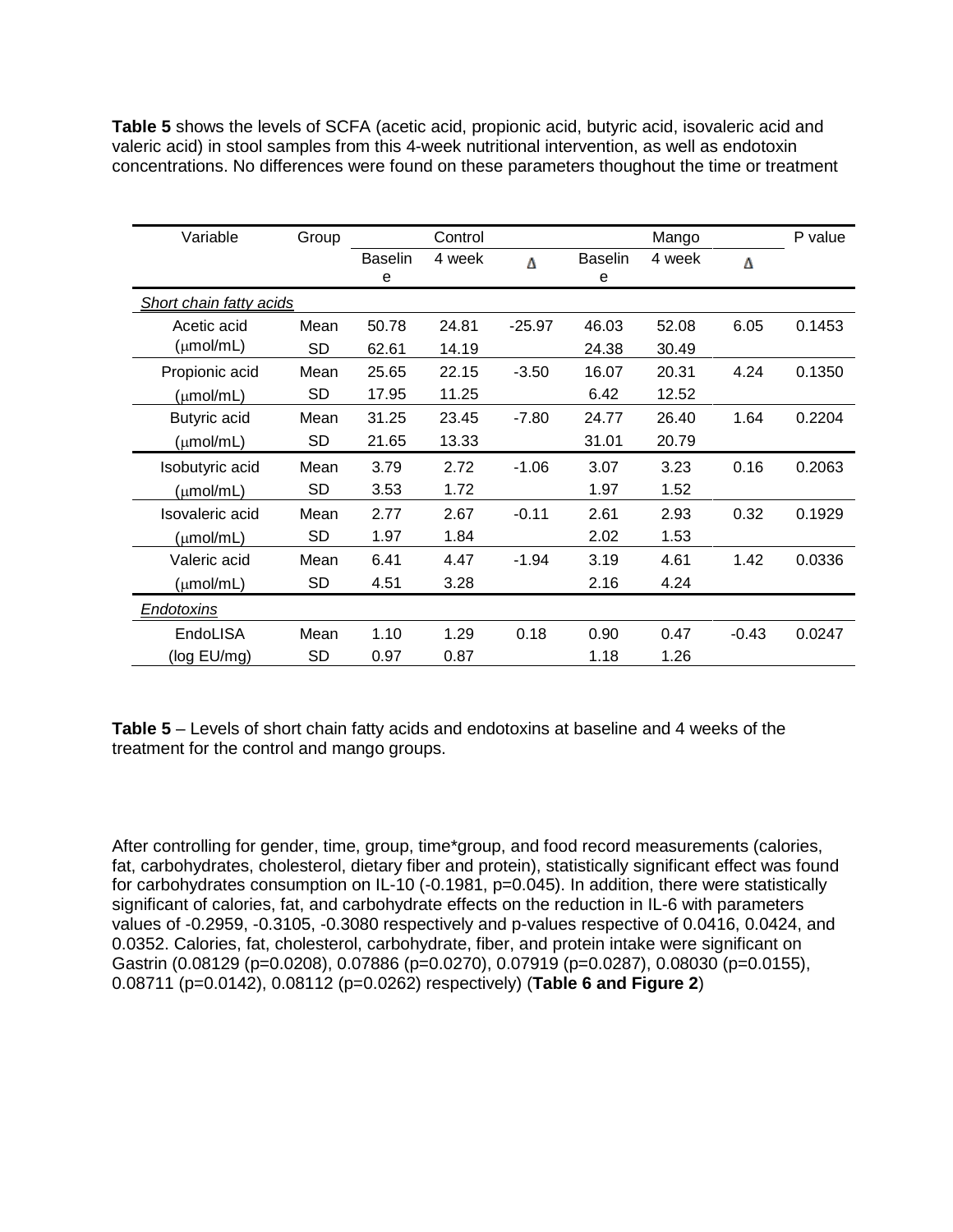|              |              |                              |           | Group x Time interaction |           |  |
|--------------|--------------|------------------------------|-----------|--------------------------|-----------|--|
|              | Parameter    | Changes (log)                | P-value   | Changes (log)            | P-value   |  |
| $IL-10$      | Carbohydrate | 0.001050<br>±.<br>0.000518   | 0.0578    | $-0.1981 \pm 0.09198$    | $0.0450*$ |  |
| $IL-6$       | Calories     | 0.000202<br>±<br>0.000090    | $0.0383*$ | $-0.2959 \pm 0.1349$     | $0.0416*$ |  |
|              | Fat          | 0.002765<br>±<br>0.001422    | 0.0677    | $-0.3105 \pm 0.1422$     | $0.0424*$ |  |
|              | Carbohydrate | 0.001298<br>Ŧ.<br>0.000718   | 0.0873    | $-0.3080 \pm 0.1352$     | $0.0352*$ |  |
| Gastrin      | Calories     | 0.000029<br>±.<br>0.000022   | 0.2001    | $0.08129 \pm 0.03210$    | $0.0208*$ |  |
|              | Fat          | 0.000108<br>Ŧ<br>0.000338    | 0.7537    | $0.07886 \pm 0.03275$    | $0.0270*$ |  |
|              | Cholesterol  | 6.331E-6<br>±.<br>0.000080   | 0.9379    | $0.07919 \pm 0.03331$    | $0.0287*$ |  |
|              | Carbohydrate | 0.000365<br>±<br>0.000164    | $0.0387*$ | $0.08030 \pm 0.03005$    | $0.0155*$ |  |
|              | Fiber        | 0.002335<br>±<br>0.001523    | 0.1427    | $0.08711 \pm 0.03210$    | $0.0142*$ |  |
|              | Protein      | 0.000187<br>±.<br>0.000442   | 0.6779    | $0.08112 \pm 0.03348$    | $0.0262*$ |  |
| Acetic acid  | Calories     | $-0.00032$<br>Ŧ.<br>0.000182 | 0.1034    | $0.7134 \pm 0.3322$      | $0.0485*$ |  |
|              | Fat          | $-0.00349 \pm 0.002935$      | 0.2528    | $0.7429 \pm 0.3472$      | $0.0492*$ |  |
|              | Carbohydrate | $-0.00217 \pm 0.001534$      | 0.1773    | $0.7178 \pm 0.3324$      | $0.0474*$ |  |
| Valeric acid | Fat          | $-0.00503 \pm 0.003551$      | 0.1767    | $1.0084 \pm 0.3864$      | $0.0197*$ |  |
|              | Cholesterol  | $-0.00065 \pm 0.000884$      | 0.4729    | $0.9410 \pm 0.3971$      | $0.0316*$ |  |
|              | Carbohydrate | $-0.00192 \pm 0.001977$      | 0.3460    | $0.9741 \pm 0.4174$      | $0.0340*$ |  |
|              | Fiber        | $-0.00383 \pm 0.01722$       | 0.8269    | $0.9583 + 0.4191$        | $0.0372*$ |  |
|              | Protein      | $-0.00357 + 0.004848$        | 0.4724    | $0.9191 \pm 0.4102$      | $0.0406*$ |  |
| Endolisa     | Calories     | 0.000415<br>Ŧ.<br>0.000377   | 0.2884    | $-1.4109 \pm 0.5654$     | $0.0247*$ |  |
|              | Fat          | 0.003964<br>Ŧ<br>0.005852    | 0.5085    | $-1.4458 \pm 0.5934$     | $0.0278*$ |  |
|              | Cholesterol  | $-0.00095 \pm 0.001450$      | 0.5245    | $-1.4734 \pm 0.6163$     | $0.0304*$ |  |
|              | Carbohydrate | 0.005875<br>士<br>0.002823    | 0.0550    | $-1.4120 \pm 0.5111$     | $0.0145*$ |  |
|              | Protein      | $-0.00726 \pm 0.007964$      | 0.3766    | $-1.5389 \pm 0.6239$     | $0.0262*$ |  |

Table 6. The fixed effects modeling relating the baseline covariates to the before and after differences of biochemical and pro-inflammatory markers.

Mean ± Standard error. \*p<0.05.

## **Overall Results:**

1. The consumption of fresh-frozen Mango was more efficacious in the treatment of chronic constipation in young adults (where chronic constipation most commonly occurs) compared to a commercially available fiber treatment. Both treatments were equal in fiber content and the additional benefits are likely to be attributed to the content of tannins and other polyphenols in mango.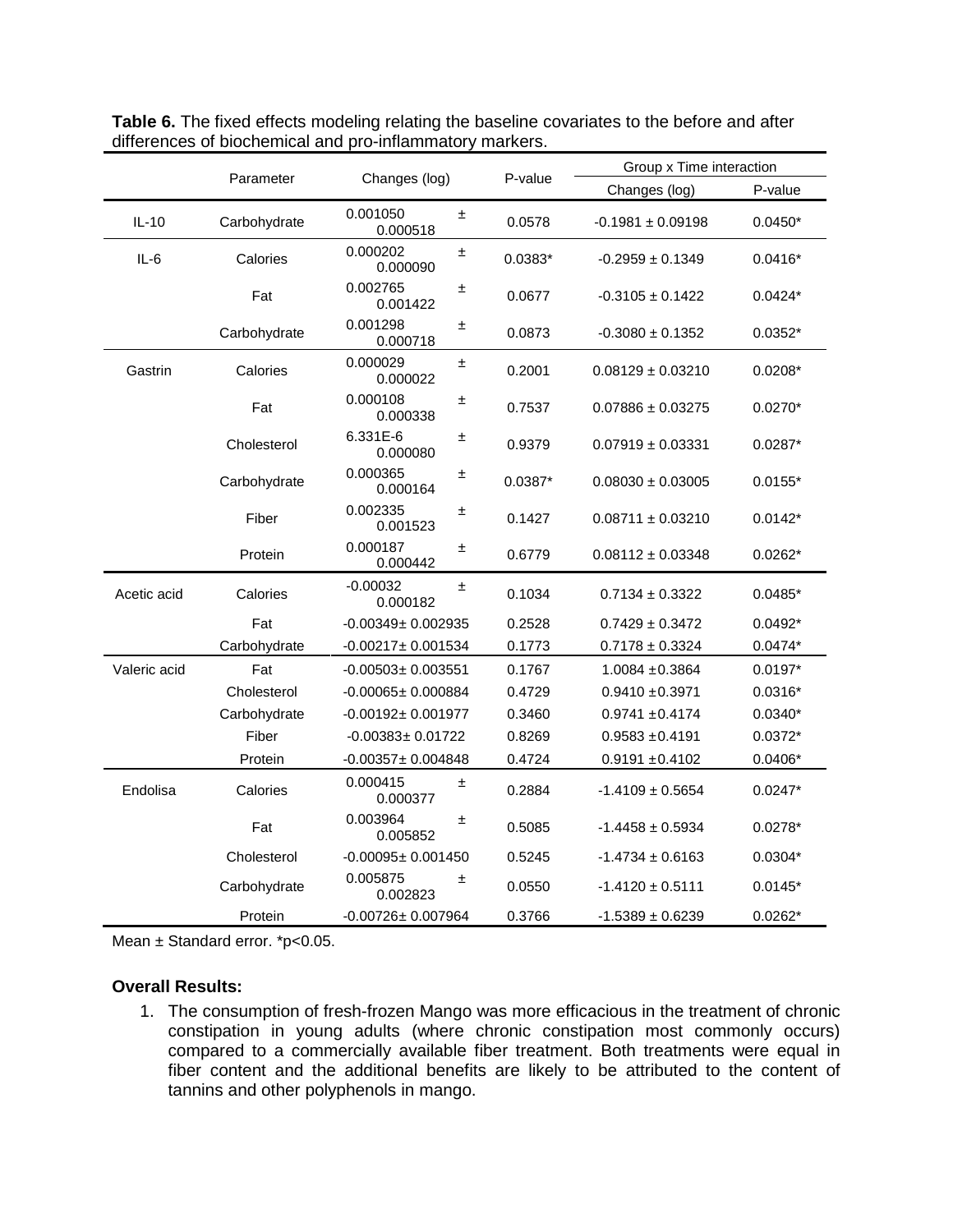- 2. In addition to improving symptoms and severity of constipation, the mango treatment also improved biomarkers for inflammation and the production of short chain fatty acids by the intestinal microflora.
- 3. The production of endotoxins is not only correlated with intestinal inflammation but also with aging, diabetes, chronic inflammation associated with obesity and degenerative diseases, including neuro-degenerative diseases. Mango significantly decreased the production of entotoxins in healthy individuals which is of major significance and should be followed up in a population with increased endotoxin production due to the potential of improving systemic inflammation and symptoms associated with aging.
- 4. Study participants consumed the mango treatment more regularly than the fiber treatment that was skipped more frequently.



# **Benefits to the Mango Industry**

Based on these data, mango is more effective in the treatment of chronic constipation compared to a fiber treatment and also had a better treatment adherence.

It is of great significance that even in healthy individuals the production of endotoxins and chronic inflammation was reduced and this has great relevance in the treatment of aging-related symptoms in future research studies.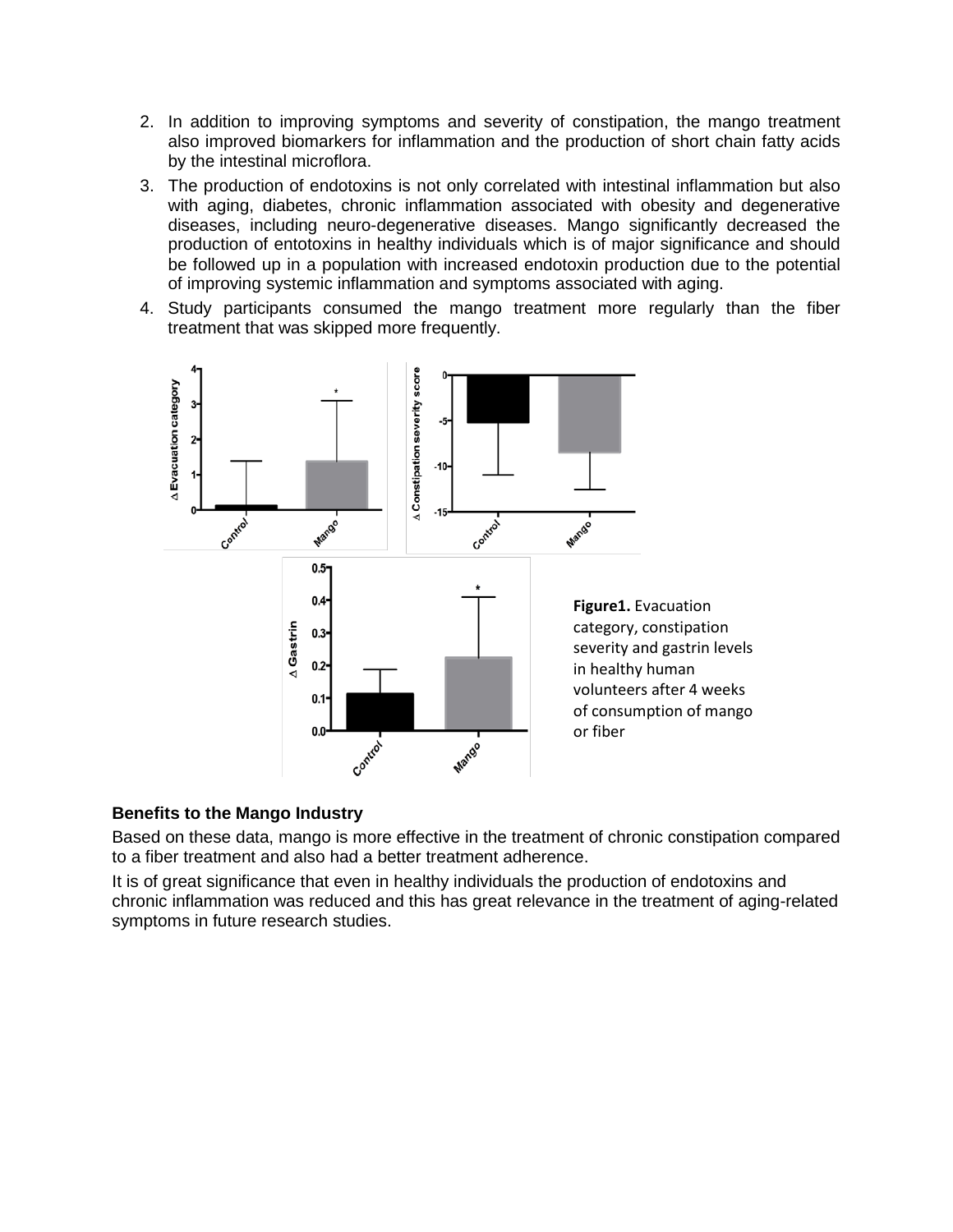

Figure 2 Mango consumption in constipated human subjects. A) Endotoxin production was determined in fecal samples after 4 weeks of consuming mango or a fiber-based control. B) Corresponding plasma concentrations of IL-6. Values are mean ± SEM. Different letters = significant differences between groups (n = 10; Kruskal-Wallis test; p<0.05).

## **References**

- <span id="page-11-0"></span>1. Johanson JF, Sonnenberg A, Koch TR: **Clinical epidemiology of chronic constipation**. *Journal of clinical gastroenterology* 1989, **11**(5):525-536.
- <span id="page-11-1"></span>2. Sonnenberg A, Koch TR: **Epidemiology of constipation in the United States**. *Diseases of the colon and rectum* 1989, **32**(1):1-8.
- <span id="page-11-2"></span>3. Higgins PD, Johanson JF: **Epidemiology of constipation in North America: a systematic review**. *The American journal of gastroenterology* 2004, **99**(4):750-759.
- <span id="page-11-3"></span>4. Krammer H, Schlieger F, Singer MV: **[Therapeutic options of chronic constipation]**. *Der Internist* 2005, **46**(12):1331-1338.
- <span id="page-11-4"></span>5. McCrea GL, Miaskowski C, Stotts NA, Macera L, Varma MG: **A review of the literature on gender and age differences in the prevalence and characteristics of constipation in North America**. *Journal of pain and symptom management* 2009, **37**(4):737-745.
- <span id="page-11-5"></span>6. Stewart WF, Liberman JN, Sandler RS, Woods MS, Stemhagen A, Chee E, Lipton RB, Farup CE: **Epidemiology of constipation (EPOC) study in the United States: relation of clinical subtypes to sociodemographic features**. *The American journal of gastroenterology* 1999, **94**(12):3530-3540.